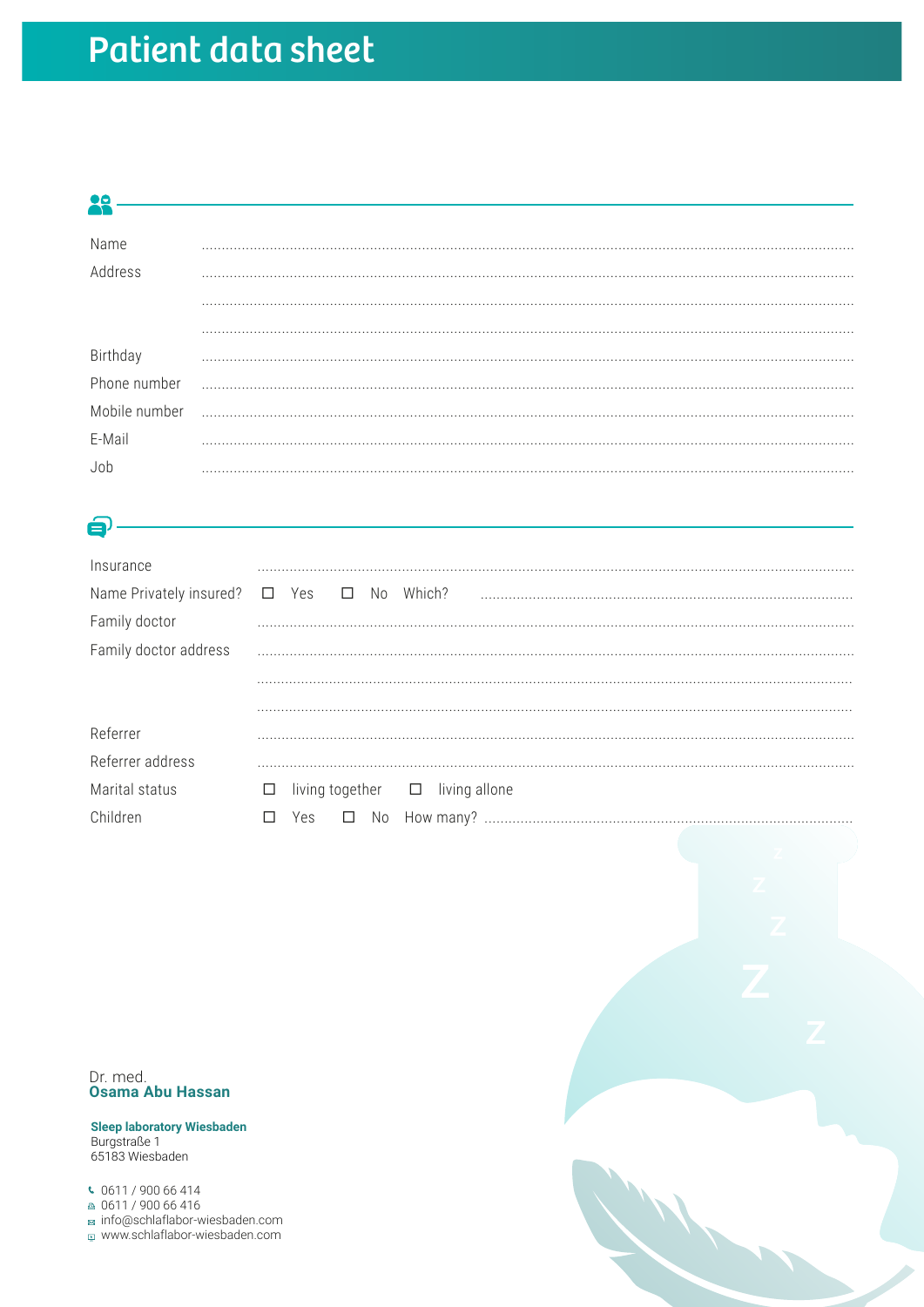# Daytime sleepiness

| 90         |  |
|------------|--|
|            |  |
| Name       |  |
|            |  |
|            |  |
|            |  |
| $\lceil$ ? |  |

The following questions relate to your everyday life recently, even if you have not experienced some of these situations, try to imagine them anyway.

**How likely do you think it would be that you would doze off or fall asleep (not just feeling tired) in any of the following situations?** Scale goes from 0 (never) to 3 (very likely)

| <b>Situation / behavior</b>                                              |          |                | <b>Probability of falling asleep?</b> |
|--------------------------------------------------------------------------|----------|----------------|---------------------------------------|
| Reading while sitting                                                    | 0        | $\overline{2}$ | 3                                     |
| Watching television                                                      | $\Omega$ | 2              | 3                                     |
| Sitting passively (as a listener) in public (e.g. theater, cinema, etc.) | $\Omega$ | $\overline{2}$ | 3                                     |
| As a passenger in the car during a 1 hour drive without a break          | $\Omega$ | 2              | 3                                     |
| When you lay down to rest in the afternoon                               | $\Omega$ | $\overline{2}$ | 3                                     |
| When you are sitting down and talking to someone                         | $\Omega$ | 2              | 3                                     |
| When you sit quietly after lunch (without alcohol)                       | $\Omega$ | $\mathfrak{D}$ | 3                                     |
| If you have to stop for a few minutes while driving due to traffic       | $\Omega$ | 2              | 3                                     |
| Please do not fill!                                                      | Toatal:  |                |                                       |

Dr. med. **Osama Abu Hassan**

**Sleep laboratory Wiesbaden** Burgstraße 1 65183 Wiesbaden

 $0611 / 90066414$ 

 $0611 / 90066416$ 

info@schlaflabor-wiesbaden.com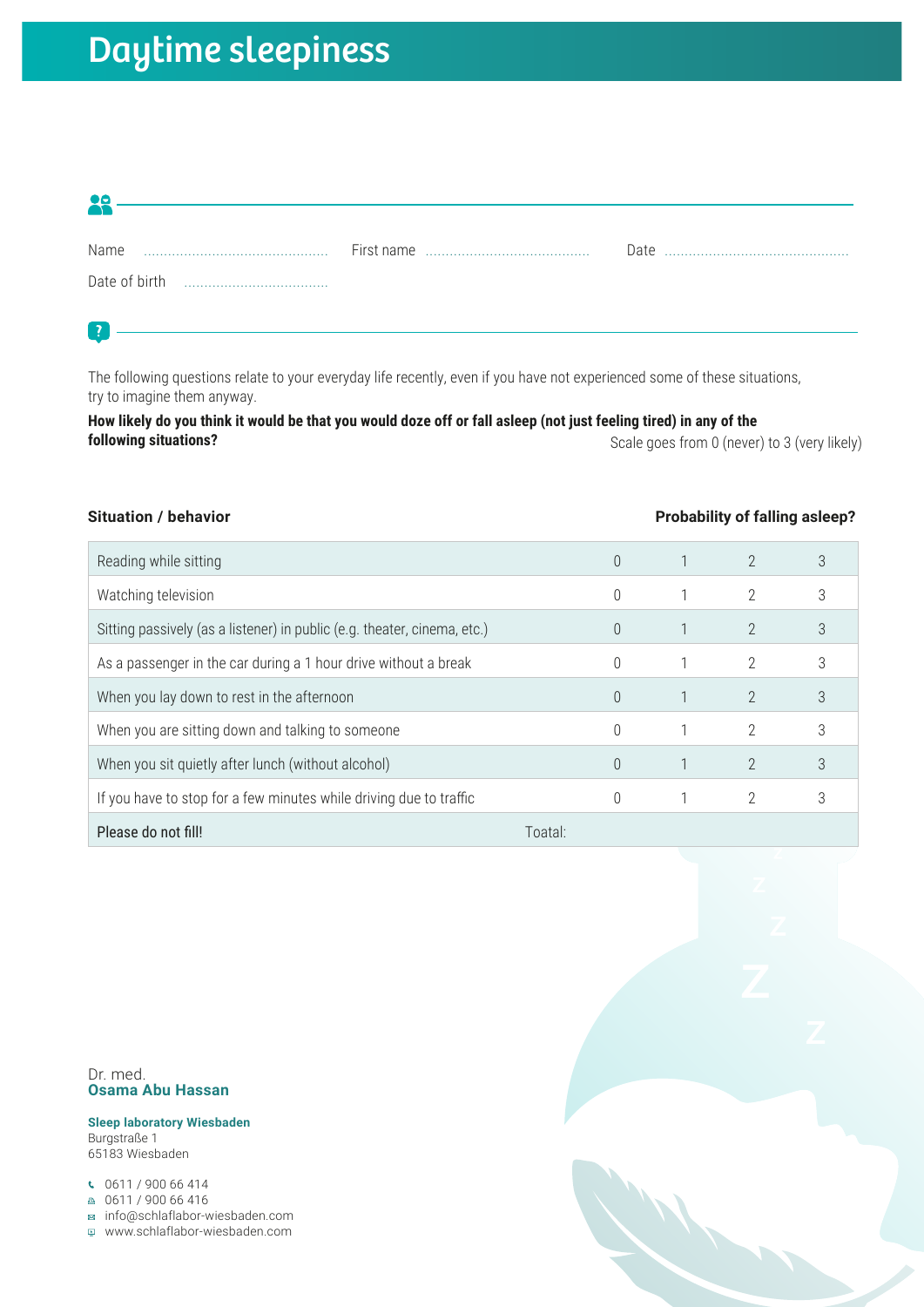# **Sleep quality PSQI:** Sheet 1/3

 $\boxed{2}$ 

The following questions relate to your usual sleeping habits and only during the last 4 weeks! Your answer should be as specific as possible. Please answer all questions.

| Name           |                  |                                                                                                                                |         |                           | Age |
|----------------|------------------|--------------------------------------------------------------------------------------------------------------------------------|---------|---------------------------|-----|
| Body size:  cm | Body weight:  Kg |                                                                                                                                | Gender: | $\Box$ female $\Box$ male |     |
|                |                  | Employment: $\Box$ student $\Box$ Worker $\Box$ independent activity $\Box$ Employee $\Box$ unemployed $\Box$ housewife / -man |         |                           |     |

| 1. When are you during the last 4 weeks<br>usually went to bed in the evening?  |  |
|---------------------------------------------------------------------------------|--|
| 2. How long has it been in the last 4 weeks<br>usually took you to fall asleep? |  |
| 3. When are you during the last 4 weeks<br>usually got up in the morning?       |  |
| 4. How many hours do you have during<br>slept a night for the past four weeks?  |  |

Please tick the answer that applies to you for each of the following questions.

#### **5. How often have you slept badly in the last 4 weeks ...**

| a)  because you didn't do it within the first 30 minutes | Not at all for the last 4 weeks<br>⊔ |
|----------------------------------------------------------|--------------------------------------|
| could fall asleep:                                       | ⊔<br>Less than once a week           |
|                                                          | Once or twice a week                 |
|                                                          | three times or more per night<br>⊔   |
| b)  because you are in the middle of the night or early  | Not at all for the last 4 weeks<br>⊔ |
| in the morning have woken up:                            | Less than once a week<br>⊔           |
|                                                          | Once or twice a week<br>⊔            |
|                                                          | three times or more per night        |
|                                                          |                                      |
| c)  because you had to get up to go to the toilet:       | Not at all for the last 4 weeks<br>⊔ |
|                                                          | Less than once a week<br>⊔           |
|                                                          | Once or twice a week<br>$\Box$       |
|                                                          | three times or more per night<br>⊔   |
| d)  because you had difficulty breathing:                | Not at all for the last 4 weeks<br>⊔ |
|                                                          | Less than once a week<br>ப           |
|                                                          | Once or twice a week                 |

19 Miller

Dr. med. **Osama Abu Hassan**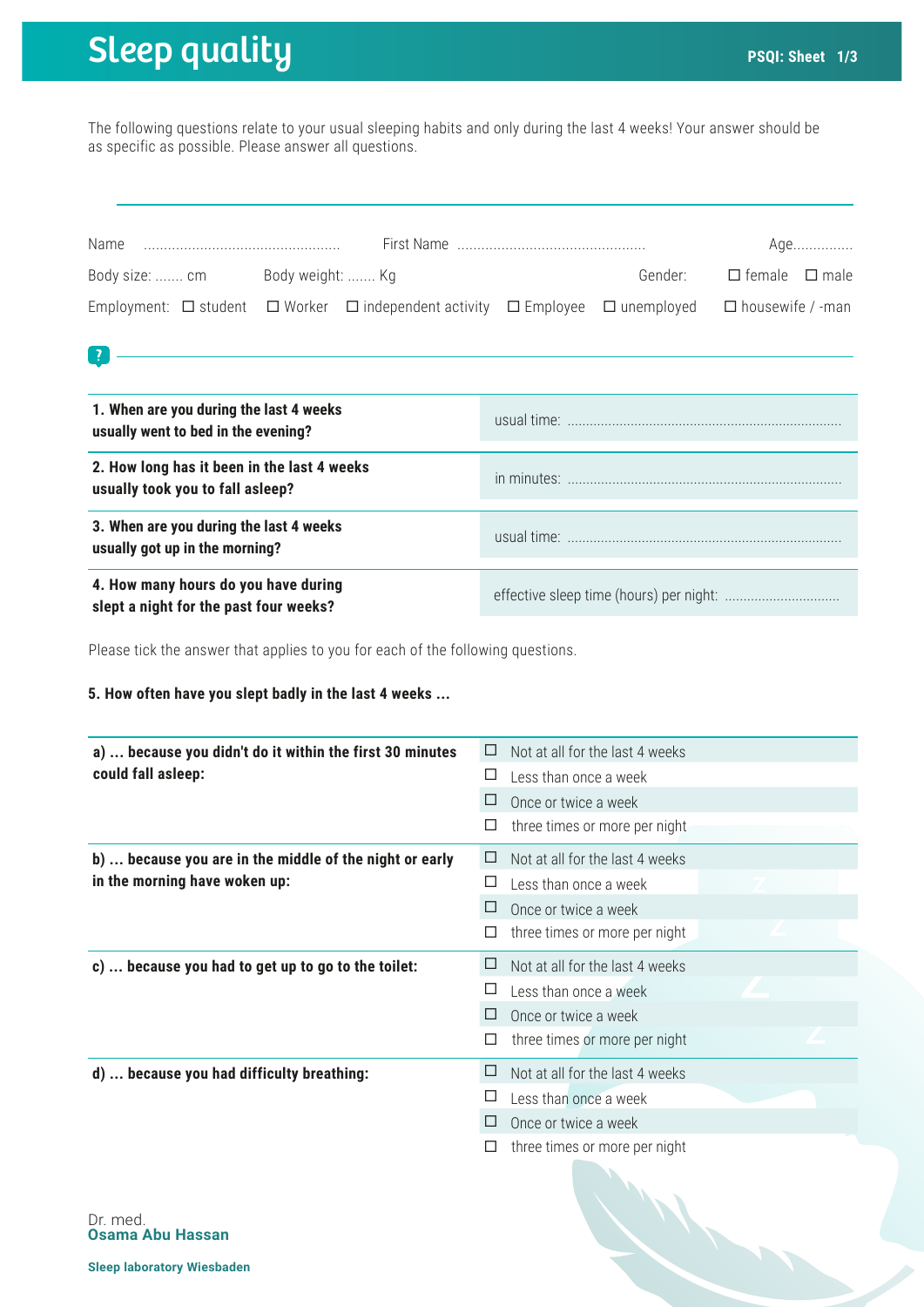**5. How often have you slept badly in the last 4 weeks ...**

| e)  because you had to cough or loudly             | ⊔ | Not at all for the last 4 weeks                           |
|----------------------------------------------------|---|-----------------------------------------------------------|
| have snored:                                       | ப | Less than once a week                                     |
|                                                    | ⊔ | Once or twice a week                                      |
|                                                    | ப | three times or more per night                             |
| f)  because you felt too warm:                     | ⊔ | Not at all for the last 4 weeks                           |
|                                                    | ப | Less than once a week                                     |
|                                                    | ⊔ | Once or twice a week                                      |
|                                                    | ப | three times or more per night                             |
| g)  because you were too cold:                     | ப | Not at all for the last 4 weeks                           |
|                                                    | ⊔ | Less than once a week                                     |
|                                                    | ⊔ | Once or twice a week                                      |
|                                                    |   | three times or more per night                             |
| h)  because you had a bad dream:                   | ⊔ | Not at all for the last 4 weeks                           |
|                                                    |   | Less than once a week                                     |
|                                                    | ப | Once or twice a week                                      |
|                                                    | ப | three times or more per night                             |
| i)  because you were in pain:                      | ⊔ | Not at all for the last 4 weeks                           |
|                                                    | ப | Less than once a week                                     |
|                                                    | ⊔ | Once or twice a week                                      |
|                                                    |   | three times or more per night                             |
| j)  for other reasons:                             |   | How many times have you had poor sleep for these reasons? |
|                                                    |   | Not at all for the last 4 weeks                           |
|                                                    |   | Less than once a week                                     |
|                                                    |   | Once or twice a week                                      |
|                                                    |   | three times or more per night                             |
|                                                    |   |                                                           |
| 6. How would you rate the overall quality of your  | ⊔ | Very good                                                 |
| sleep over the past 4 weeks?                       |   | Pretty good                                               |
|                                                    | ⊔ | Pretty bad                                                |
|                                                    | □ | Very bad                                                  |
| 7. How often have you been taken sleeping pills    | □ | Not at all for the last 4 weeks                           |
| during the past 4 weeks?                           | ப | Less than once a week                                     |
|                                                    | □ | Once or twice a week                                      |
|                                                    | ⊔ | three times or more per night                             |
|                                                    |   |                                                           |
| 8. How often have you had difficulty staying awake | ⊔ | Not at all for the last 4 weeks                           |
| in the last 4 weeks, for example while driving,    | ப | Less than once a week                                     |
| eating or at social events?                        | ⊔ | Once or twice a week                                      |
|                                                    | ப | three times or more per night                             |
|                                                    |   |                                                           |

Dr. med. **Osama Abu Hassan**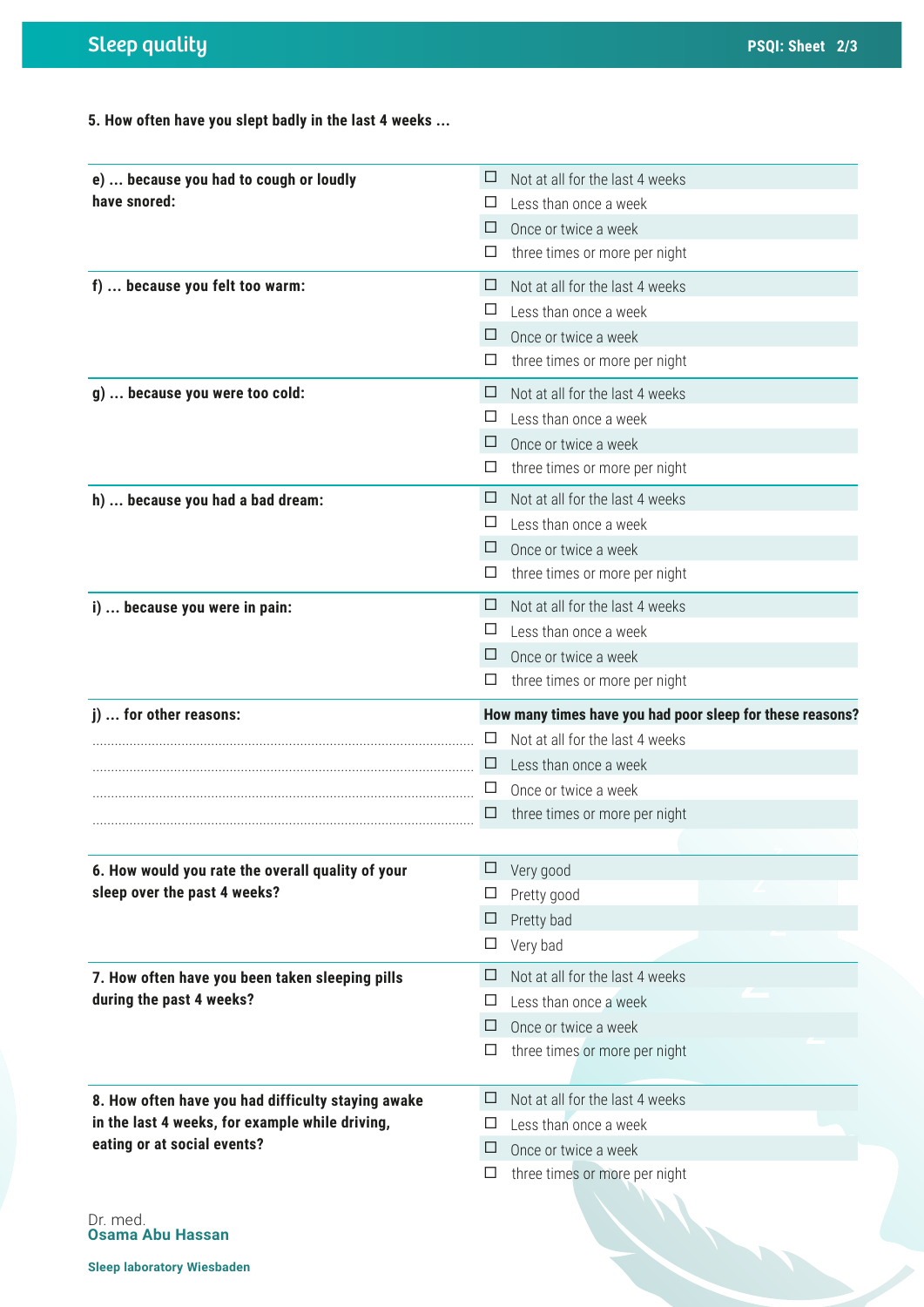| 9. During the past 4 weeks, have you had problems                                                      | No problems<br>Ц                                                        |
|--------------------------------------------------------------------------------------------------------|-------------------------------------------------------------------------|
| doing normal, everyday tasks with enough                                                               | Hardly any problems<br>ப                                                |
| momentum?                                                                                              | Some problems<br>$\Box$                                                 |
|                                                                                                        | Heavy problems<br>□                                                     |
| 10. Do you sleep alone in your room?                                                                   | $\Box$<br>Yes                                                           |
|                                                                                                        | Yes, but a partner / roommate is sleeping<br>П<br>in another room       |
|                                                                                                        | No, the partner sleeps in the same room<br>п<br>but not in the same bed |
|                                                                                                        | No, the partner sleeps in the same bed<br>ப                             |
| If you have a roommate / partner, please ask whether and how often he / she has noticed the following. |                                                                         |
| a) Loud snoring                                                                                        | Not at all for the last 4 weeks<br>⊔                                    |
|                                                                                                        | Less than once a week<br>⊔                                              |
|                                                                                                        | Once or twice a week<br>⊔                                               |
|                                                                                                        | three times or more per night<br>ப                                      |
| b) Long pauses in breathing during sleep                                                               | Not at all for the last 4 weeks<br>Ш                                    |
|                                                                                                        | Less than once a week<br>⊔                                              |
|                                                                                                        | $\Box$<br>Once or twice a week                                          |
|                                                                                                        | three times or more per night<br>$\Box$                                 |
| c) twitching or jerking of the legs during sleep                                                       | Not at all for the last 4 weeks<br>⊔                                    |
|                                                                                                        | Less than once a week<br>ப                                              |
|                                                                                                        | Once or twice a week<br>⊔                                               |
|                                                                                                        | three times or more per night<br>□                                      |
| d) Nocturnal phases of confusion or disorientation                                                     | Not at all for the last 4 weeks<br>⊔                                    |
| during sleep?                                                                                          | $\Box$<br>Less than once a week                                         |
|                                                                                                        | □<br>Once or twice a week                                               |
|                                                                                                        | three times or more per night<br>$\Box$                                 |
| e) Other forms of restlessness during sleep                                                            |                                                                         |
|                                                                                                        |                                                                         |
|                                                                                                        |                                                                         |
|                                                                                                        |                                                                         |
|                                                                                                        |                                                                         |
|                                                                                                        |                                                                         |
|                                                                                                        |                                                                         |
|                                                                                                        |                                                                         |
| Dr. med.                                                                                               |                                                                         |
| <b>Osama Abu Hassan</b>                                                                                |                                                                         |
| <b>Sleep laboratory Wiesbaden</b><br>Burgstraße 1                                                      |                                                                         |

 $0611 / 90066414$ 65183 Wiesbaden

 $0611 / 900 66 416$ 

info@schlaflabor-wiesbaden.com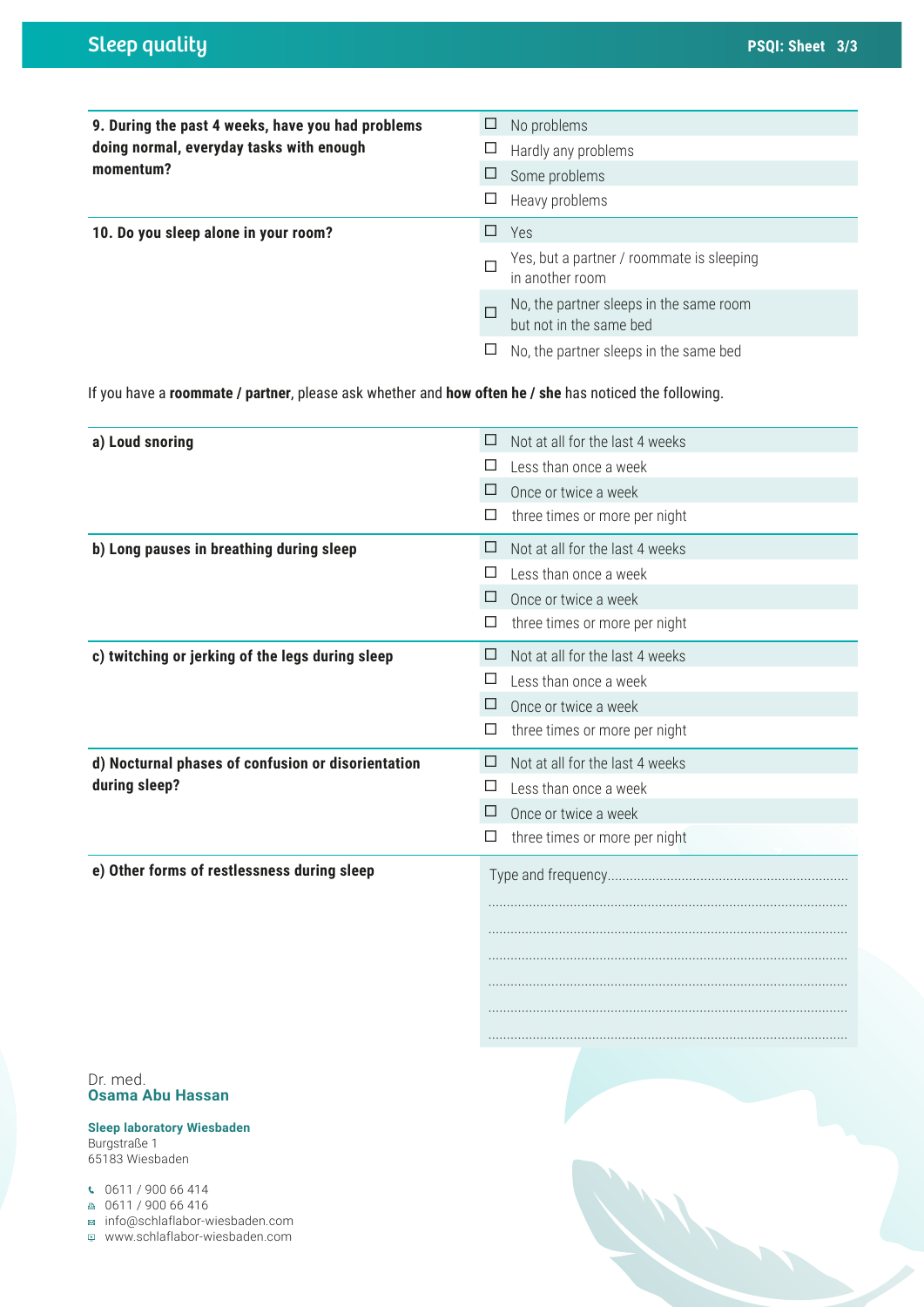The following questions are intended to help your treating therapist assess your sleep disorder. Please answer the questions by ticking the appropriate answer below. Only one cross per question or statement may be made. The questions relate to the past four weeks.

| ēά                                                                       |                  |                   |                   |               |                      |
|--------------------------------------------------------------------------|------------------|-------------------|-------------------|---------------|----------------------|
| Name                                                                     |                  |                   |                   |               |                      |
| First Name                                                               |                  |                   |                   |               |                      |
| Birthday                                                                 |                  |                   |                   |               |                      |
|                                                                          |                  |                   |                   |               |                      |
| $\overline{\mathbf{?}}$                                                  |                  |                   |                   |               |                      |
| My usual bed times are from  at night until  o'clock the next day.       |                  |                   |                   |               |                      |
|                                                                          |                  |                   |                   |               |                      |
| How many minutes do you usually need to fall asleep?                     | $1 - 20$<br>Min. | $20 - 40$<br>Min. | $40 - 60$<br>Min. | 60-90<br>Min. | More than<br>90 Min. |
|                                                                          | $\theta$         | $\mathbf{1}$      | $\overline{2}$    | 3             | 4                    |
| How many hours do you think you sleep on average at night?               | 7 and            |                   |                   |               |                      |
|                                                                          | more             | $5-6$             | $\overline{4}$    | $2 - 3$       | $0 - 1$              |
|                                                                          | $\theta$         | $\mathbf{1}$      | $\overline{2}$    | 3             | $\overline{4}$       |
|                                                                          |                  |                   |                   |               |                      |
|                                                                          |                  |                   |                   |               |                      |
|                                                                          | always           | mostly            | sometimes         | rare          | never                |
|                                                                          |                  |                   |                   |               |                      |
| I can't sleep through the night                                          | 4                | 3                 | 2                 | 1             | $\mathbb O$          |
| I wake up too early                                                      | 4                | 3                 | $\overline{2}$    | $\mathbf{1}$  | $\theta$             |
| I wake up with slight sounds                                             | 4                | $\sqrt{3}$        | $\overline{2}$    | 1             | $\theta$             |
| I feel like I haven't closed my eyes all night                           | 4                | 3                 | $\overline{2}$    | 1             | $\theta$             |
| I think a lot about my sleep                                             | $\overline{4}$   | 3                 | $\mathbf{2}$      | $\mathbf{1}$  | $\mathbf 0$          |
| I am afraid to go to bed because I fear that I will not be able to sleep | $\overline{4}$   | $\mathfrak 3$     | $\overline{2}$    | $\mathbf{1}$  | $\mathbf 0$          |
| I feel fully capable                                                     | $\theta$         | $\mathbf{1}$      | $\overline{2}$    | 3             | $\overline{4}$       |
| I take sleeping pills to fall asleep                                     | $\overline{4}$   | $\sqrt{3}$        | $\mathbf{2}$      | $\mathbb{1}$  | $\mathbb O$          |

Dr. med. **Osama Abu Hassan**

**Sleep laboratory Wiesbaden** Burgstraße 1 65183 Wiesbaden

 $0611 / 90066414$ 

 $0611 / 90066416$ 

info@schlaflabor-wiesbaden.com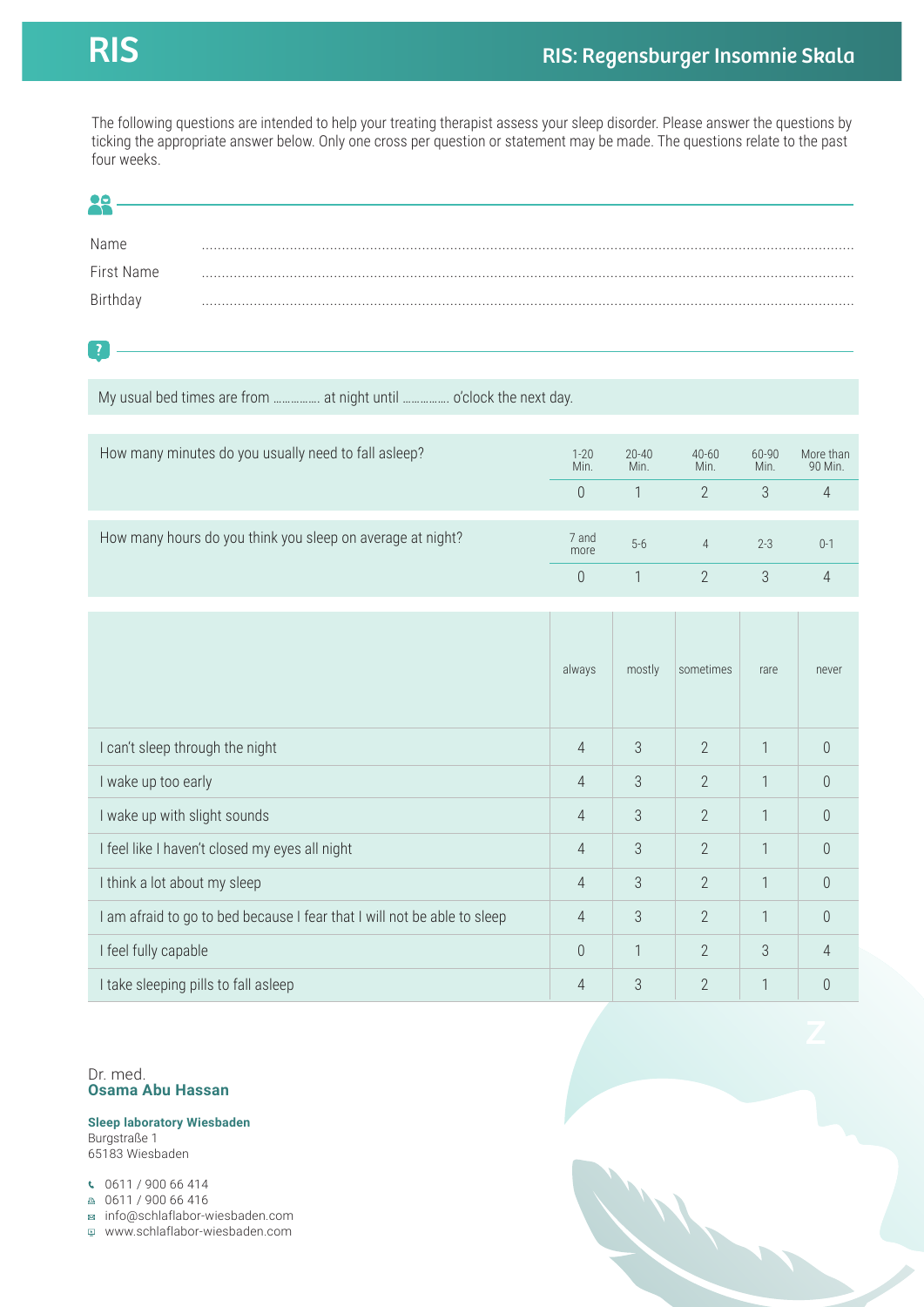### HADS Test **HADS: Hospital Anxiety and Depression**

| 98                       |        |                                   |                                                |        |                        |  |
|--------------------------|--------|-----------------------------------|------------------------------------------------|--------|------------------------|--|
| Name                     |        | First Name                        | Date                                           |        |                        |  |
| Date of birth            |        |                                   |                                                |        |                        |  |
|                          |        |                                   |                                                |        |                        |  |
| $\overline{\mathcal{L}}$ |        |                                   |                                                |        |                        |  |
|                          |        |                                   |                                                |        |                        |  |
| I am today as happy as   | □      | exactly like that                 | I can laugh and see the                        | $\Box$ | yes, as much as always |  |
| before:                  | Ħ      | not quite so much                 | funny side of things:                          | □      | not so much anymore    |  |
|                          | ⊔      | only a little bit more            |                                                | □      | meanwhile much less    |  |
|                          |        | hardly or not at all              |                                                | □      | not at all             |  |
| I feel happy:            | □      | mostly                            | I feel myself slowed<br>down in my activities: | □      | not at all             |  |
|                          |        | sometimes                         |                                                | □      | rare                   |  |
|                          | □      | rare                              |                                                | □      | sometimes              |  |
|                          | □      | not at all                        |                                                | □      | mostly                 |  |
| look with joy into the   | ⊔      | yes, very                         | I can enjoy a good book,                       | $\Box$ | yes, often             |  |
| future:                  |        | rather less than before           | a radio or television                          | ⊔      | sometimes              |  |
|                          | □      | much less than before             | program:                                       | $\Box$ | rather rare            |  |
|                          | □      | hardly not at all                 |                                                | □      | very rare              |  |
| I have lost interest in  | □      | I'll take care of it as usual     |                                                |        |                        |  |
| my outward appearance:   | ப      | maybe I care too little about it  |                                                |        |                        |  |
|                          | $\Box$ | I do not care as much as I wanted |                                                |        |                        |  |
|                          | ப      | yes, that's right                 |                                                |        |                        |  |

Dr. med. **Osama Abu Hassan**

**Sleep laboratory Wiesbaden** Burgstraße 1 65183 Wiesbaden

 $0611 / 90066414$ 

0611 / 900 66 416

info@schlaflabor-wiesbaden.com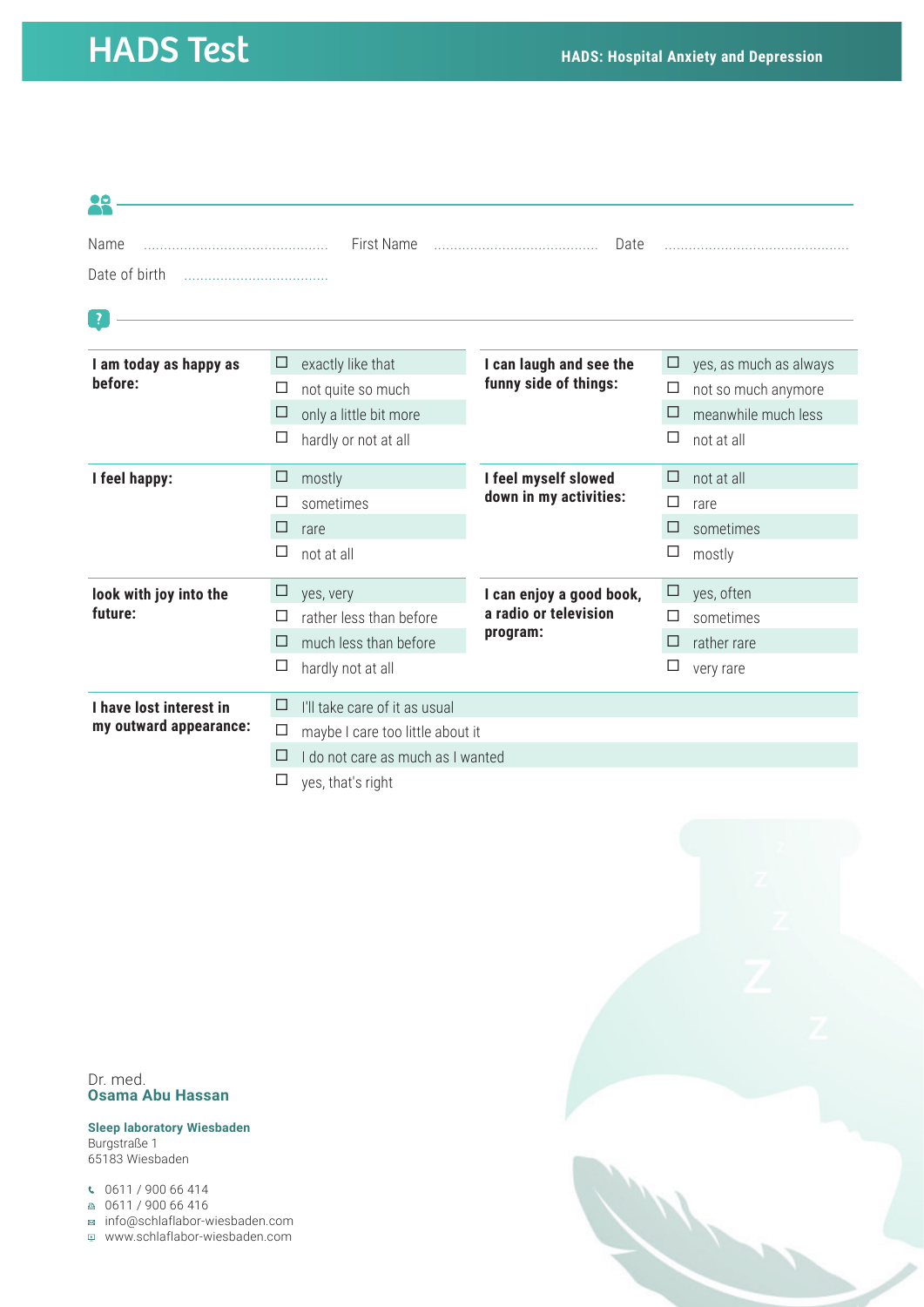### STOP-BANG-Questionnaire

| Yes<br>$\Box$ | No<br>$\Box$             | Snoring?<br>Do you snore loudly (so loudly that it can be heard through closed doors or that your bed neighbor<br>bumps you at night with your elbow because you snore)? |
|---------------|--------------------------|--------------------------------------------------------------------------------------------------------------------------------------------------------------------------|
| Yes<br>П      | No<br>$\Box$             | Tired?<br>Are you often tired, exhausted or sleepy during the day (e.g. do you fall asleep while driving a car)?                                                         |
| Yes<br>$\Box$ | No<br>$\Box$             | Noticed?<br>Has anyone ever noticed that you stop breathing in your sleep or don't get any air / gasp for air?                                                           |
| Yes<br>$\Box$ | N <sub>o</sub><br>$\Box$ | Blood pressure?<br>Do you have high blood pressure or are you being treated for it?                                                                                      |
| Yes<br>$\Box$ | No<br>$\Box$             | Body mass index over 35 kg/m2?                                                                                                                                           |
| Yes<br>$\Box$ | No<br>$\Box$             | Are you over 50 years old?                                                                                                                                               |
| Yes<br>$\Box$ | N <sub>o</sub><br>$\Box$ | Large collar size? (Measured around the larynx)<br>For men: do you have a collar size of 43 cm or more?<br>For women: do you have a collar size of 41 cm or more?        |
| Yes<br>□      | No<br>$\Box$             | Gender = Male                                                                                                                                                            |

#### Evaluation criteria:

For the general population:

Low risk of OSA: 0-2 questions answered yes Medium risk of OSA: 3-4 questions answered yes High risk of OSA: 5-8 questions answered yes or at least 2 of the 4 first questions answered yes + male gender or at least 2 of the 4 first questions answered yes + BMI> 35 kg/m² or at least 2 of the 4 first questions answered yes + neck circumference (43 cm for men, 41 cm for women)

Property of the University Health Network, more information at: www.stopbang.ca Modified from Chung F et al. Anesthesiology 2008; 108: 812-21, Chung F et al Br J Anaesth 2012; 108: 768-75, Chung F et al J Clin Sleep Med Sept 2014

Dr. med. **Osama Abu Hassan**

**Sleep laboratory Wiesbaden** Burgstraße 1 65183 Wiesbaden

0611 / 900 66 414

- $0611 / 90066416$
- info@schlaflabor-wiesbaden.com
- www.schlaflabor-wiesbaden.com

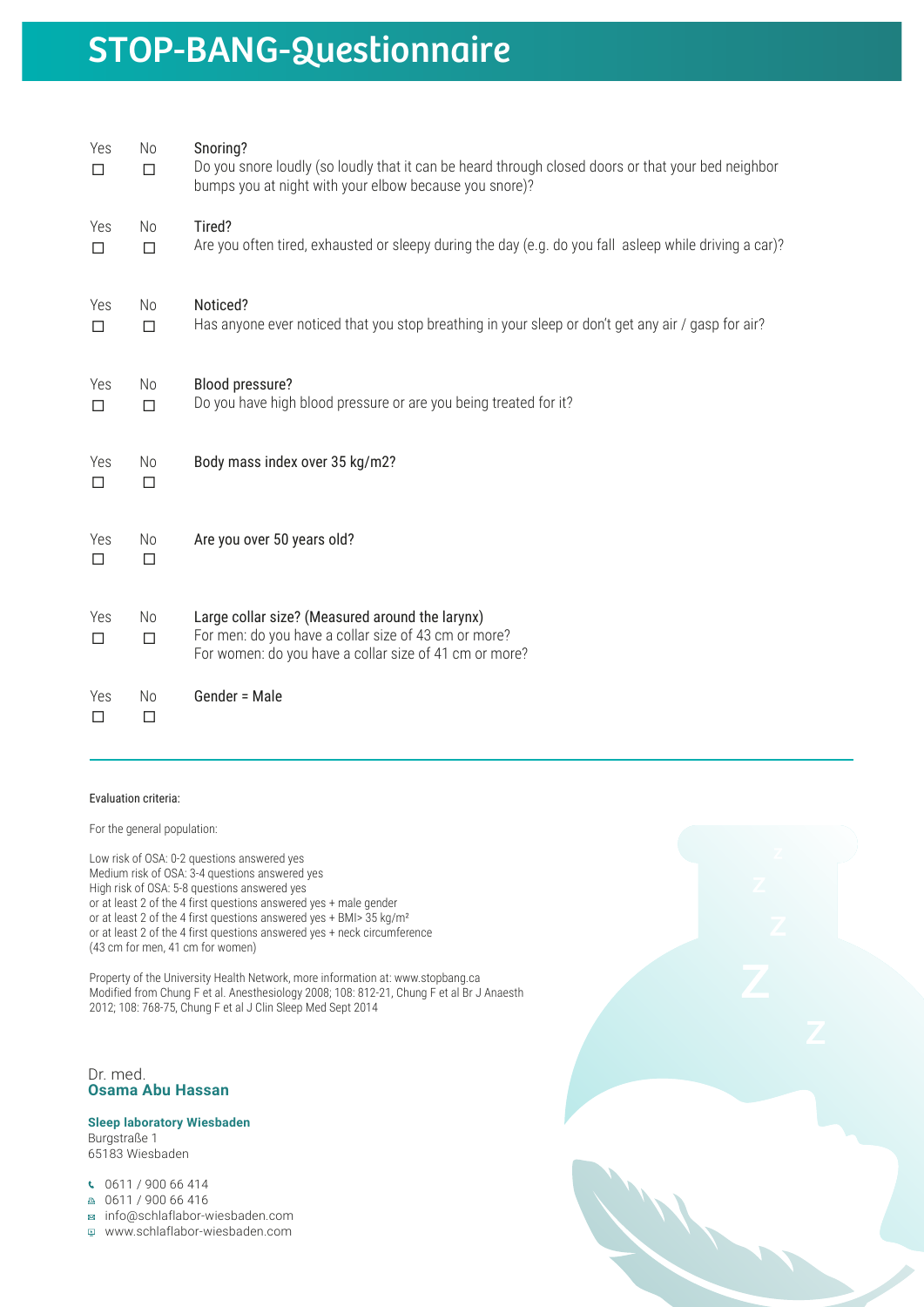# General questions **Sheet** 1/4

We would like to ask you to complete the following questionnaire to clarify your findings. Please tick the appropriate box. Many Thanks.

| ŢŌ                                                             |                    |                                                              |                                     |                      |
|----------------------------------------------------------------|--------------------|--------------------------------------------------------------|-------------------------------------|----------------------|
| Name                                                           |                    | First Name                                                   |                                     |                      |
| $\mathbf{?}$                                                   |                    |                                                              |                                     |                      |
| If the following symptoms apply to you, please tick:           |                    |                                                              |                                     |                      |
| Dry mouth $\Box$                                               | Headache $\square$ | Shortness of breath $\Box$<br>Night sweats $\Box$            | Cardiactachycardia □                | Nocturia $\Box$      |
|                                                                |                    | Sleepwornness □ Sleep-through disorders □ Wake-up reaction □ | Daytime tiredness $\Box$ RLS $\Box$ | Depression $\square$ |
| 1. Are you tired during the day?                               |                    |                                                              |                                     |                      |
| $\Box$                                                         | $\Box$             | $\Box$                                                       | $\Box$                              | $\Box$               |
| never                                                          | rare               | occasionally                                                 | often                               | very often           |
| 2. Do you fall asleep during the day?                          |                    |                                                              |                                     |                      |
| $\Box$                                                         | п                  | □                                                            | □                                   | □                    |
| never                                                          | rare               | occasionally                                                 | often                               | very often           |
| 3. Is it hard for you to stay focused for a long time?         |                    |                                                              |                                     |                      |
| $\Box$                                                         | П                  | $\Box$                                                       | $\Box$                              | $\Box$               |
| never                                                          | rare               | occasionally                                                 | often                               | very often           |
| 4. Do you feel limited in your performance lately?             |                    |                                                              |                                     |                      |
| $\Box$                                                         | П                  | $\Box$                                                       | $\Box$                              | П                    |
| never                                                          | rare               | occasionally                                                 | often                               | very often           |
| 5. Does it happen that you fall asleep badly in the evening?   |                    |                                                              |                                     |                      |
| $\Box$                                                         | $\Box$             | $\Box$                                                       | $\Box$                              | $\Box$               |
| never                                                          | rare               | occasionally                                                 | often                               | very often           |
| 6. Does it happen that you wake up in the middle of the night? |                    |                                                              |                                     |                      |
| $\Box$                                                         | $\Box$             | $\Box$                                                       | $\Box$                              | $\Box$               |
| never                                                          | rare               | occasionally                                                 | often                               | very often           |
| 7. Does it happen that you wake up earlier than usual?         |                    |                                                              |                                     |                      |
| $\Box$                                                         | $\Box$             | $\Box$                                                       | $\Box$                              | $\Box$               |
| never                                                          | rare               | occasionally                                                 | often                               | very often           |
| 8. Do you feel heart stumbling, tachycardia at night?          |                    |                                                              |                                     |                      |
| $\Box$                                                         | $\Box$             | $\Box$                                                       | $\Box$                              | $\Box$               |
| never                                                          | rare               | occasionally                                                 | often                               | very often           |
|                                                                |                    |                                                              |                                     |                      |
| Dr. med.                                                       |                    |                                                              |                                     |                      |
| <b>Osama Abu Hassan</b>                                        |                    |                                                              |                                     |                      |
| <b>Sleep laboratory Wiesbaden</b>                              |                    |                                                              |                                     |                      |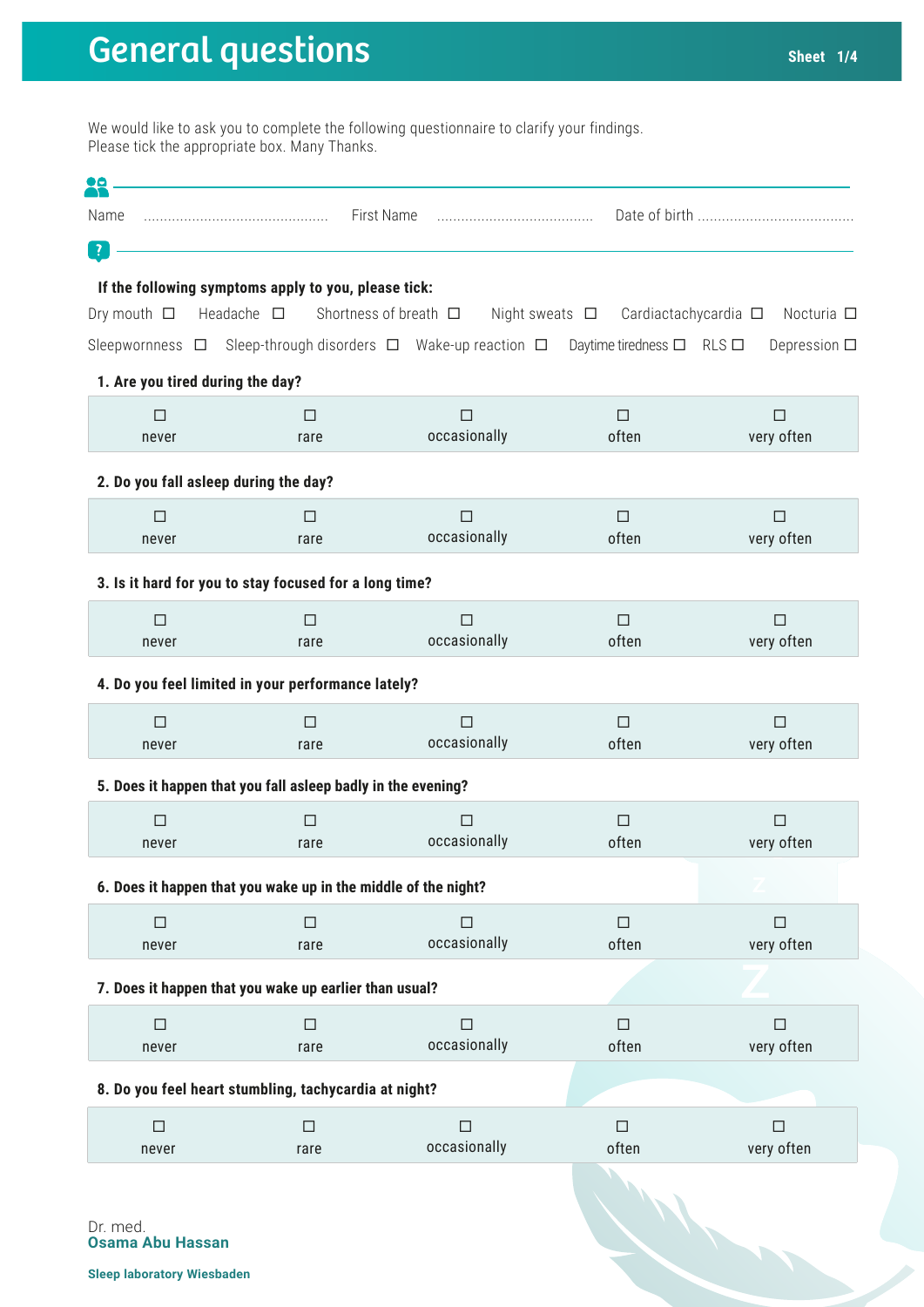### **9. Are you wet with sweat at night?**

| $\Box$                     | $\Box$                                                             |                  | $\Box$                                                                                                      | $\Box$              | $\Box$                                                                                                           |
|----------------------------|--------------------------------------------------------------------|------------------|-------------------------------------------------------------------------------------------------------------|---------------------|------------------------------------------------------------------------------------------------------------------|
| never                      | rare                                                               |                  | occasionally                                                                                                | often               | very often                                                                                                       |
|                            |                                                                    |                  | 10. Do you have shortness of breath, feelings of suffocation at night?                                      |                     |                                                                                                                  |
| П<br>never                 | □<br>rare                                                          |                  | $\Box$<br>occasionally                                                                                      | $\Box$<br>often     | $\Box$<br>very often                                                                                             |
|                            |                                                                    |                  |                                                                                                             |                     |                                                                                                                  |
|                            | 11. Do you feel a headache at night?                               |                  |                                                                                                             |                     |                                                                                                                  |
| $\Box$<br>never            | $\Box$<br>rare                                                     |                  | $\Box$<br>occasionally                                                                                      | $\Box$<br>often     | $\Box$<br>very often                                                                                             |
|                            |                                                                    |                  |                                                                                                             |                     |                                                                                                                  |
|                            | 12. Do you feel coughing at night?                                 |                  |                                                                                                             |                     |                                                                                                                  |
| □<br>never                 | □<br>rare                                                          |                  | □<br>occasionally                                                                                           | □<br>often          | □<br>very often                                                                                                  |
|                            |                                                                    |                  |                                                                                                             |                     |                                                                                                                  |
|                            | 13. Do you feel pressure in the chest at night?                    |                  |                                                                                                             |                     |                                                                                                                  |
| $\Box$<br>never            | $\Box$<br>rare                                                     |                  | $\Box$<br>occasionally                                                                                      | $\Box$<br>often     | $\Box$<br>very often                                                                                             |
|                            |                                                                    |                  |                                                                                                             |                     |                                                                                                                  |
|                            | 14. Do you need to go to the toilet at night?                      |                  |                                                                                                             |                     |                                                                                                                  |
| $\Box$<br>never            | □<br>rare                                                          |                  | □<br>occasionally                                                                                           | □<br>often          | □<br>very often                                                                                                  |
| 0                          | $0 - 1$                                                            |                  | $1 - 2$                                                                                                     | $2 - 3$             | more than 3x                                                                                                     |
|                            | 15. If you suffer from sleep disorders, can you think of a reason? |                  |                                                                                                             |                     |                                                                                                                  |
| $\Box$                     | □                                                                  | □                | □                                                                                                           | $\Box$              | □<br>П                                                                                                           |
| no                         | Yes,<br>physical                                                   | Noises,<br>noise | Work<br>problems                                                                                            | Shift-<br>Nightwork | Excitement,<br>Other complaints<br>Nervousness<br>.                                                              |
|                            |                                                                    |                  |                                                                                                             |                     |                                                                                                                  |
| 16. Are your legs swollen? |                                                                    |                  |                                                                                                             |                     |                                                                                                                  |
| П<br>never                 | $\Box$<br>rare                                                     |                  | □<br>occasionally                                                                                           | □<br>often          | $\Box$<br>very often                                                                                             |
|                            |                                                                    |                  |                                                                                                             |                     | 17. Are you limited in your capacity to exercise due to shortness of breath when performing heavy physical work? |
| $\Box$                     | $\Box$                                                             |                  | $\Box$                                                                                                      | $\Box$              | $\Box$                                                                                                           |
| never                      | rare                                                               |                  | occasionally                                                                                                | often               | very often                                                                                                       |
|                            |                                                                    |                  | 18. Are you limited in your capacity to exercise due to shortness of breath when doing light physical work? |                     |                                                                                                                  |
| $\Box$                     | $\Box$                                                             |                  | $\Box$                                                                                                      | $\Box$              | $\Box$                                                                                                           |
| never                      | rare                                                               |                  | occasionally                                                                                                | often               | very often                                                                                                       |
| Dr. med.                   |                                                                    |                  |                                                                                                             |                     |                                                                                                                  |

**Osama Abu Hassan**

**Sleep laboratory Wiesbaden**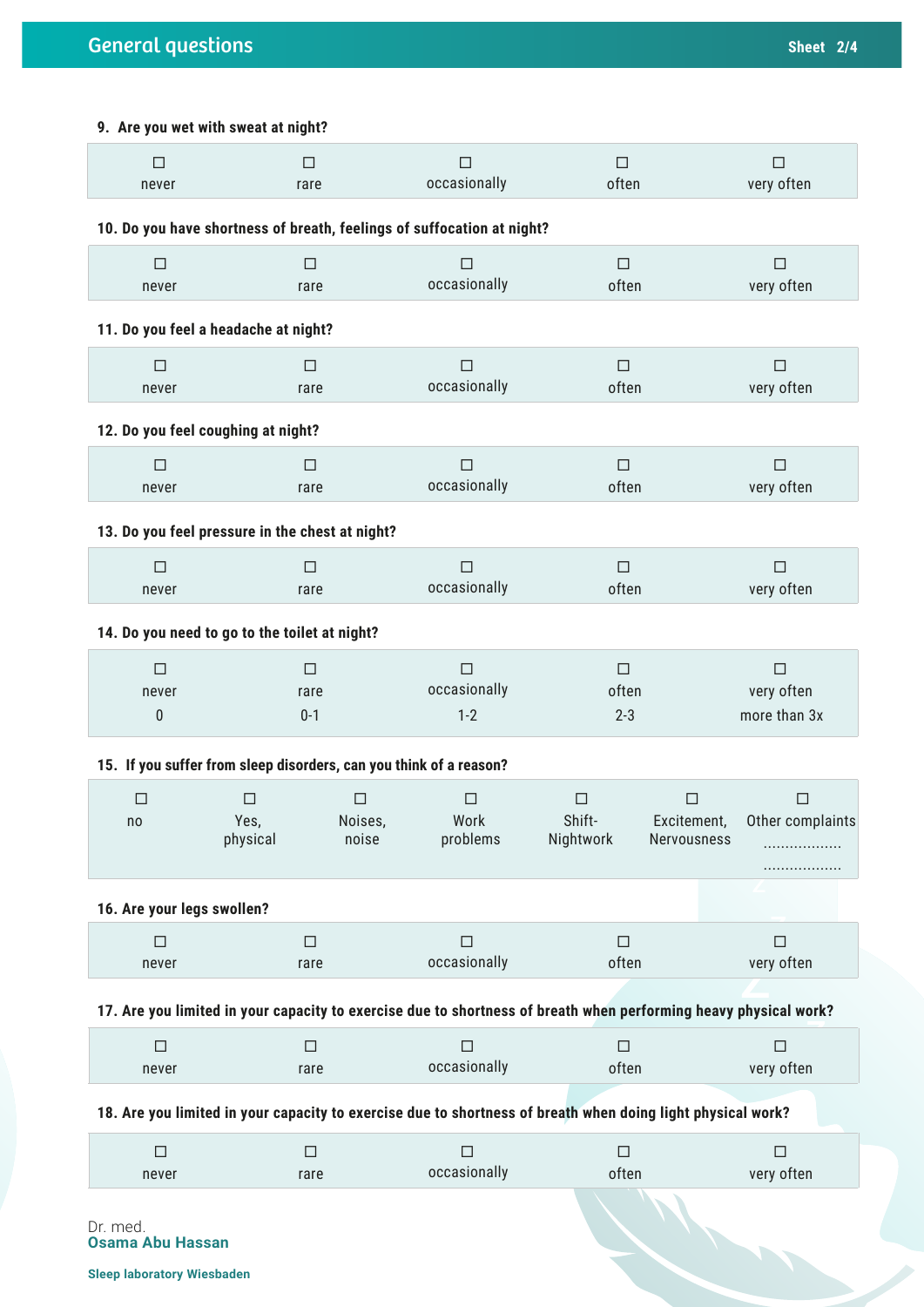|                                                             |                | 19. Are you limited in your capacity due to shortness of breath if you do not do any physical work? |                 |                                |
|-------------------------------------------------------------|----------------|-----------------------------------------------------------------------------------------------------|-----------------|--------------------------------|
| $\Box$<br>never                                             | $\Box$<br>rare | $\Box$<br>occasionally                                                                              | $\Box$<br>often | $\Box$<br>very often           |
| 20. Has your partner noticed respiratory arrest at night?   |                |                                                                                                     |                 | $\Box$ I do not have a partner |
| $\Box$<br>never                                             | □<br>rare      | $\Box$<br>occasionally                                                                              | $\Box$<br>often | $\Box$<br>very often           |
| 21. Do you wake up fresh and rested in the morning?         |                |                                                                                                     |                 |                                |
| $\Box$<br>never                                             | $\Box$<br>rare | $\Box$<br>occasionally                                                                              | $\Box$<br>often | $\Box$<br>very often           |
| 22. Do you feel limp and skidded in the morning?            |                |                                                                                                     |                 |                                |
| $\Box$<br>never                                             | $\Box$<br>rare | $\Box$<br>occasionally                                                                              | $\Box$<br>often | $\Box$<br>very often           |
| 23. Do you have a headache in the morning?                  |                |                                                                                                     |                 |                                |
| $\Box$<br>never                                             | $\Box$<br>rare | $\Box$<br>occasionally                                                                              | $\Box$<br>often | $\Box$<br>very often           |
|                                                             |                | 24. Does your partner report that you are snoring loudly and irregularly?                           |                 |                                |
| $\Box$<br>never                                             | $\Box$<br>rare | $\Box$<br>occasionally                                                                              | $\Box$<br>often | $\Box$<br>very often           |
|                                                             |                | 25. Does your partner report that you move frequently at night?                                     |                 |                                |
| $\Box$<br>never                                             | $\Box$<br>rare | $\Box$<br>occasionally                                                                              | $\Box$<br>often | $\Box$<br>very often           |
| 26. Do you tend to fall asleep while driving?               |                |                                                                                                     |                 |                                |
| $\Box$<br>never                                             | □<br>rare      | $\Box$<br>occasionally                                                                              | $\Box$<br>often | $\Box$<br>very often           |
| 27. Have you recently caused a car crash or a small damage? |                |                                                                                                     |                 |                                |
| $\Box$<br>never                                             | $\Box$<br>rare | $\Box$<br>occasionally                                                                              | $\Box$<br>often | $\Box$<br>very often           |
|                                                             |                | 28. Do you sleep longer than before? / What are your sleep times?                                   |                 |                                |
| $\Box$<br>Yes                                               | $\Box$<br>No   | Mostly sleep at  o'clock.                                                                           |                 | Wake up in the morning at      |

1

Dr. med. **Osama Abu Hassan**

**Sleep laboratory Wiesbaden**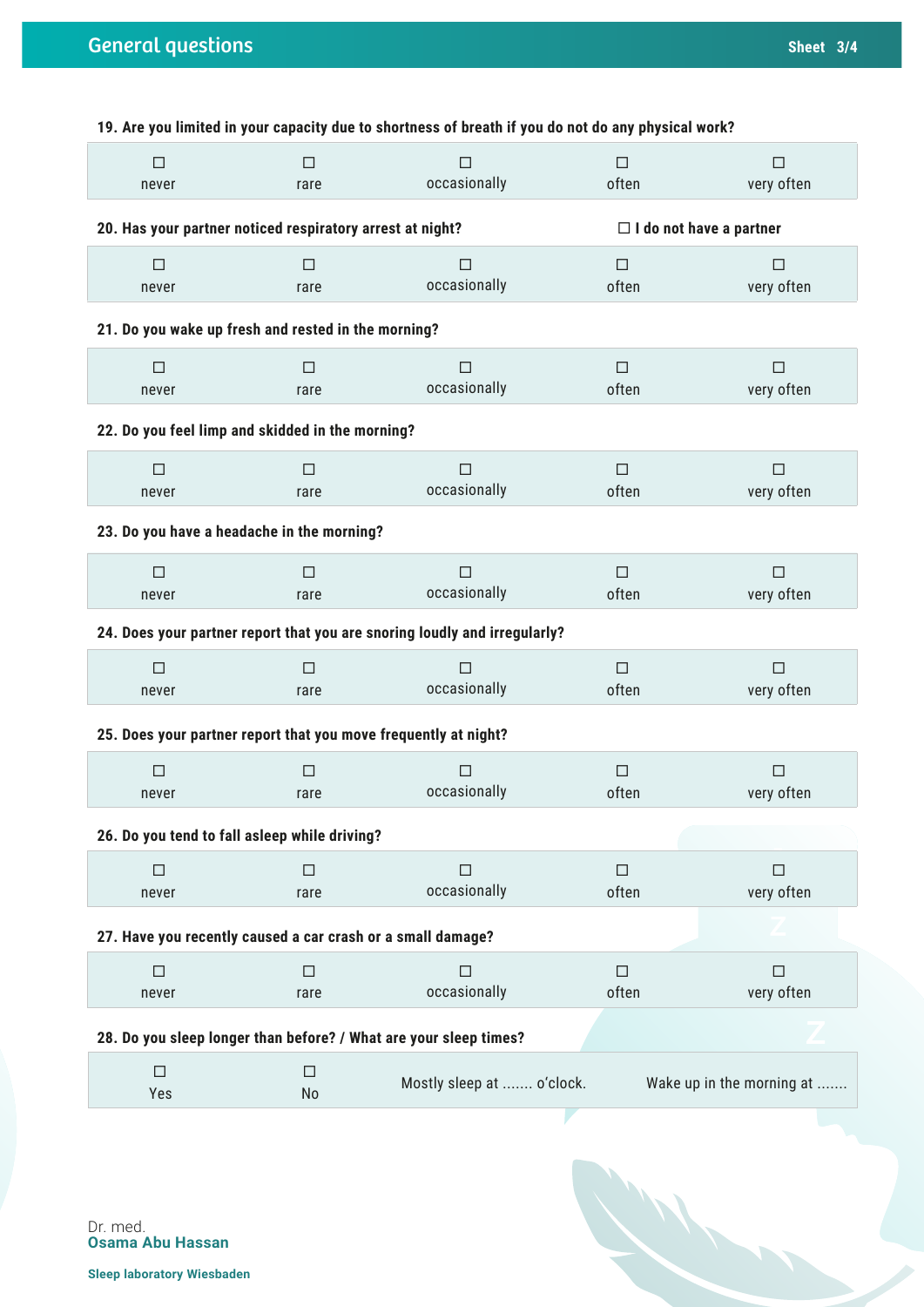| 29. Do you take sleeping pills?<br>$\Box$<br>□<br>If yes, which<br>$\Box$ rare $\Box$ occasionally $\Box$ often $\Box$ very often<br>Yes<br>No<br>30. Do you have high blood pressure?<br>$\Box$<br>□<br>Yes<br>No<br>Alcohol □<br>THC/CBD $\Box$<br>other Drugs $\Box$<br>Coffee $yes \Box no \Box$ if yes, how many cups<br>$\Box$<br>$\Box$<br>$\Box$<br>$\Box$<br>Yes, up to 10 cigarettes/day Yes, up to 20 cigarettes/day Yes, over 21 cigarettes/day<br>No<br>Body weight:  kg<br>Body size:  cm<br>п<br>□<br>Retired<br>No<br>$\perp$<br>$\Box$ Yes<br>No<br>П<br>$\Box$ Yes<br>No<br>Date | <b>General questions</b> | Sheet 4/4 |
|----------------------------------------------------------------------------------------------------------------------------------------------------------------------------------------------------------------------------------------------------------------------------------------------------------------------------------------------------------------------------------------------------------------------------------------------------------------------------------------------------------------------------------------------------------------------------------------------------|--------------------------|-----------|
|                                                                                                                                                                                                                                                                                                                                                                                                                                                                                                                                                                                                    |                          |           |
| $\Box$ I don't know                                                                                                                                                                                                                                                                                                                                                                                                                                                                                                                                                                                |                          |           |
|                                                                                                                                                                                                                                                                                                                                                                                                                                                                                                                                                                                                    |                          |           |
| 31. Do you consume?<br>32. Do you smoke cigarettes regularly?<br>If yes, for how many years<br>33. Please state your body weight and size<br>34. Are you working?                                                                                                                                                                                                                                                                                                                                                                                                                                  |                          |           |
|                                                                                                                                                                                                                                                                                                                                                                                                                                                                                                                                                                                                    |                          |           |
|                                                                                                                                                                                                                                                                                                                                                                                                                                                                                                                                                                                                    |                          |           |
| 35. Which medications do you take and how often?<br>36. Do you have any other illnesses?                                                                                                                                                                                                                                                                                                                                                                                                                                                                                                           |                          |           |
|                                                                                                                                                                                                                                                                                                                                                                                                                                                                                                                                                                                                    |                          |           |
|                                                                                                                                                                                                                                                                                                                                                                                                                                                                                                                                                                                                    |                          |           |
|                                                                                                                                                                                                                                                                                                                                                                                                                                                                                                                                                                                                    |                          |           |
|                                                                                                                                                                                                                                                                                                                                                                                                                                                                                                                                                                                                    |                          |           |
|                                                                                                                                                                                                                                                                                                                                                                                                                                                                                                                                                                                                    |                          |           |
|                                                                                                                                                                                                                                                                                                                                                                                                                                                                                                                                                                                                    |                          |           |
|                                                                                                                                                                                                                                                                                                                                                                                                                                                                                                                                                                                                    |                          |           |
| 37. Do you have allergies?                                                                                                                                                                                                                                                                                                                                                                                                                                                                                                                                                                         |                          |           |
|                                                                                                                                                                                                                                                                                                                                                                                                                                                                                                                                                                                                    |                          |           |
|                                                                                                                                                                                                                                                                                                                                                                                                                                                                                                                                                                                                    |                          |           |
|                                                                                                                                                                                                                                                                                                                                                                                                                                                                                                                                                                                                    |                          |           |
|                                                                                                                                                                                                                                                                                                                                                                                                                                                                                                                                                                                                    |                          |           |
|                                                                                                                                                                                                                                                                                                                                                                                                                                                                                                                                                                                                    |                          |           |
| 38. Do you have pets?                                                                                                                                                                                                                                                                                                                                                                                                                                                                                                                                                                              |                          |           |
|                                                                                                                                                                                                                                                                                                                                                                                                                                                                                                                                                                                                    |                          |           |
| Dr. med.<br><b>Osama Abu Hassan</b>                                                                                                                                                                                                                                                                                                                                                                                                                                                                                                                                                                |                          |           |
| <b>Sleep laboratory Wiesbaden</b><br>Burgstraße 1                                                                                                                                                                                                                                                                                                                                                                                                                                                                                                                                                  |                          |           |
|                                                                                                                                                                                                                                                                                                                                                                                                                                                                                                                                                                                                    |                          |           |
| 65183 Wiesbaden<br>0611 / 900 66 414<br>K.<br>0611 / 900 66 416                                                                                                                                                                                                                                                                                                                                                                                                                                                                                                                                    |                          |           |
| ■ info@schlaflabor-wiesbaden.com<br>www.schlaflabor-wiesbaden.com                                                                                                                                                                                                                                                                                                                                                                                                                                                                                                                                  |                          |           |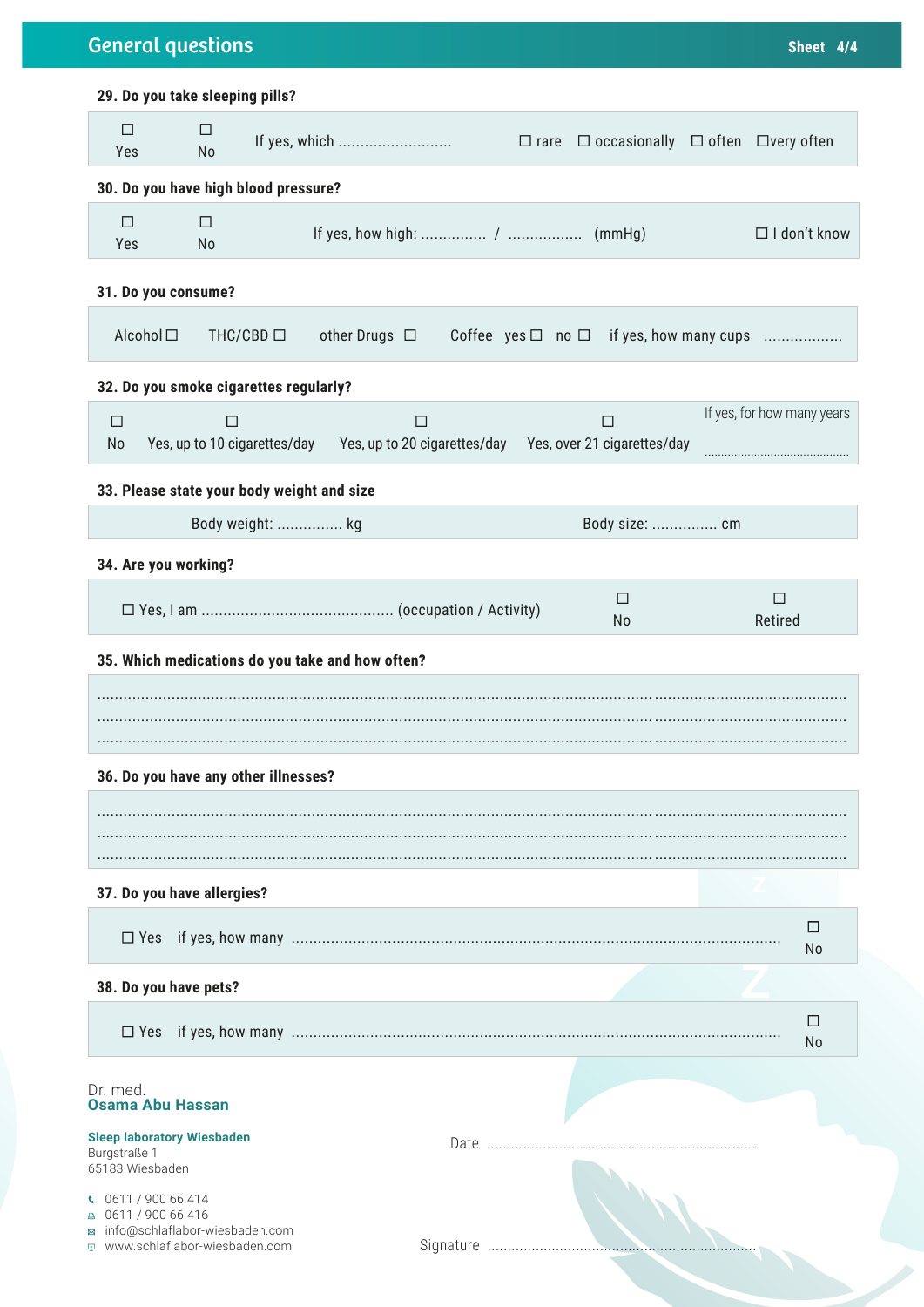### A

### **Welcome to our practice**

With this flyer we would like to comply with the data agreement in our data protection information obligation from the European General Data Protection Regulation (GDPR) and the Federal Data Protection Act (BDSG). The data agreement is based on a basis or your consent. The legal basis for the data agreement of your health data is Article 9 Paragraph 2 Lit. h) GDPR in conjunction with Section 22 Paragraph 1 No. 1 Lit. B) Federal Data Protection Act.

If your consent is required for the data agreement, you can revoke or restrict this at any time with effect for the future. You have the right, insofar as the prerequisites are met, to receive information about your processed data and to correct or delete them, to restrict processing and to transfer them.

If you have any questions about data protection, please contact the practice management. If further questions arise, you have the right to contact the Hessian representative for data protection and freedom of information.

#### **Contact details for data protection officer:**

The Hessian representative for data protection and freedom of information Box 3163 65201 Wiesbaden Tel .: 0611-1408 0 Fax .: 0611-1408 611

#### **Data acquisition**

Every time you contact us, your insurance card is read into our electronic practice management system (PVS). The following data is collected: Name, address, insurance provider and insurance number. In further contact, we collect findings and diagnoses from you, prescribe therapies and fill out the sample forms (prescriptions, AU, transfers, etc.) specified by KV Hessen. All of this must be stored in a verifiable patientrelated manner in our PVS. Subsequent processing and changes to your data are clearly documented by the PVS. Written (thirdparty) findings are scanned electronically and cannot be changed in our PVS (document scanner). Each new patient receives this flyer when they first contact us in our practice, which we use to inform them about which data we collect, on what legal basis this is done and to whom we forward your data. In the case of a transfer, we assume tacit consent. Please note that there may also be a legal obligation to pass on the data.

Dr. med. **Osama Abu Hassan**

**Sleep laboratory Wiesbaden** Burgstraße 1 65183 Wiesbaden

0611 / 900 66 414

0611 / 900 66 416

info@schlaflabor-wiesbaden.com